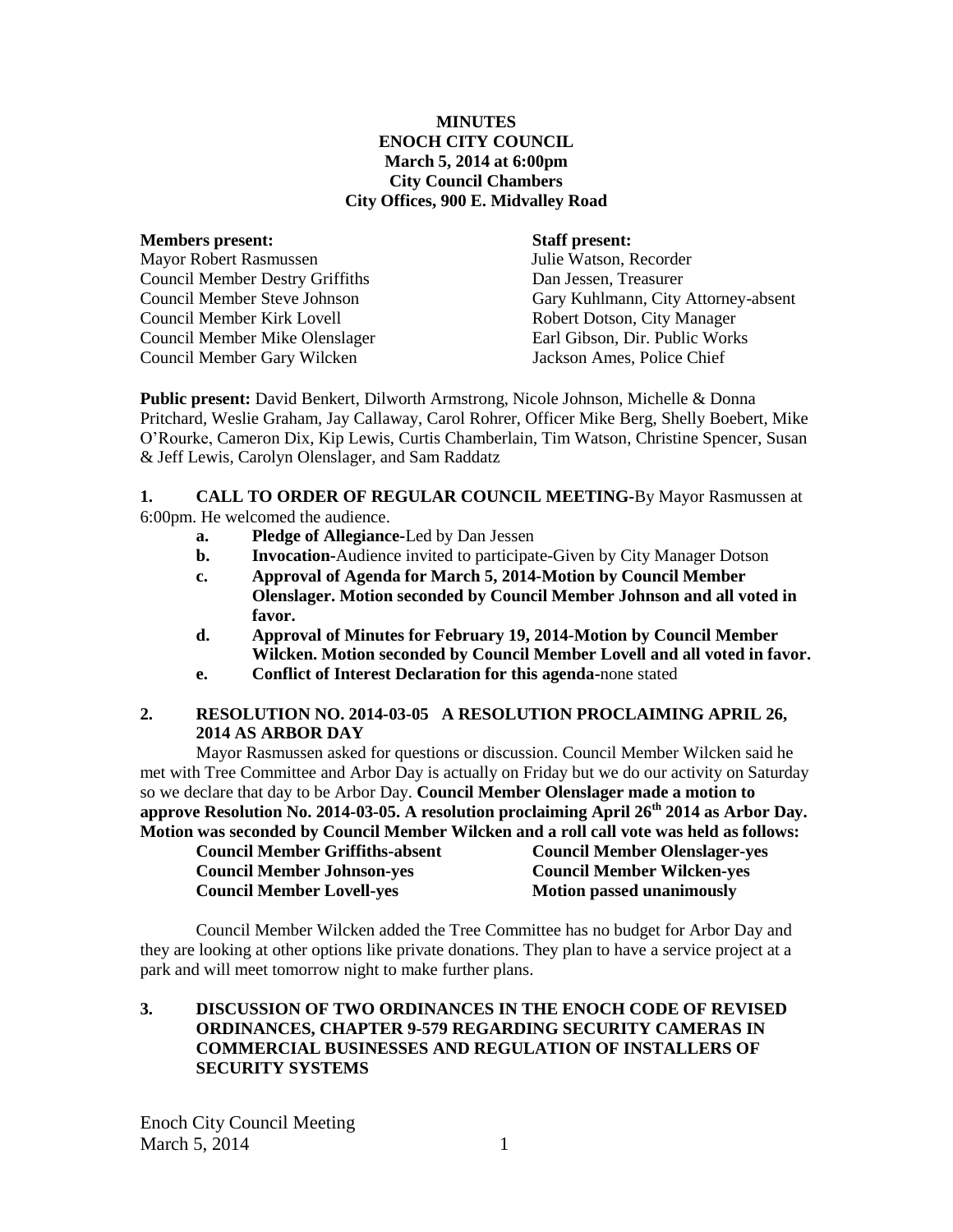Mayor Rasmussen said Council Member Johnson brought this to our attention and invited him to comment. He said he is reading thru the Code of Revised Ordinances and there are things that could be cleaned up. Some things don't apply or we don't enforce them and they should be removed from the Code. There was brief discussion of experiences with owning a business and talking to local business owners. All agreed while security cameras are a good idea they add extra cost to starting a business and should not be compulsory. In regard to installers of security systems most agreed it is good to license them and know who they are as they go into resident's homes as well as businesses. The false alarm penalties are also acceptable as they can distract the PD from more serious incidents. There was more discussion of how this type of item could be something the building inspector advises on and also the PD can consult with business owners who seek advice about security systems. It could be helpful if systems are reviewed for effectiveness and that they do not inadvertently violate the privacy of neighbors.

Mayor Rasmussen said he is hearing the Council would like to do away with this section in the Code that requires security cameras however businesses could choose to have security systems that could be reviewed by the building department and PD if so desired. Mayor Rasmussen asked Chief Ames his feelings and he agreed it does not need to be compulsory but he would be glad to consult if asked. He likes a review for a new business and it could be part of our checklist. It was noted this has not been enforced for home businesses. Council Member Wilcken clarified this is for discussion tonight and we will take action at the next meeting. Staff was assigned to bring an ordinance to change the code for the next meeting. Council Member Wilcken thanked Council Member Johnson for finding this and bringing it forward.

# **4. PUBLIC COMMENTS**

Mike O'Rourke said he does consulting work and is out of town a lot. He asked if he was required to have a security camera for his home computer equipment for his business. He was told "no" he is not required to do that. He added in this environment it is not necessary. David Benkert said in 2012 we had a big rainstorm and he asked how many on the Council toured the homes damaged. *All who were on the Council at that time did see the damaged homes and acknowledged that by a show of hands.* He said his son's house was damaged and the \$5000 they received only covered cleaning up the basement. The church people helped to refurbish the basement adding the City should have done more. He thanked the Council, City Manager and staff saying they have a hard job to do.

# **5. CORRESPONDENCE-**

Mayor Rasmussen had two items to go over. One is an Eagle Scout project Jaden Thomas is doing. He is collecting items for lock down kits for Enoch Elementary and has printed up a flyer of items he needs to collect for the kits. We would like to help him by making the information known so it will be posted online and on Facebook. Mayor Rasmussen said the other item of correspondence is from the Iron County Sheriff Mark Gower. He read the letter which said the Sheriff declined to give a bid to provide police service to Enoch City and gave his reasons for that decision adding they could not provide the current level of service based on what we now have and would most likely exceed our budget. Mayor Rasmussen said we just received that letter so as we go forward with budget talks that is where the issue stands.

# **6. COUNCIL/STAFF REPORTS**

Council Member Griffiths said in talking to City Manager Dotson we have \$60,000 in the drainage budget and also the NRCS grant and we are trying to decide if we take \$55,000 out of savings to work on other projects. It was discussed that the public works crew will be very involved with the NRCS project and although we have had the engineering done for three other drainage projects we may not be able to spare the manpower for those until the NRCS project is

Enoch City Council Meeting March 5, 2014 2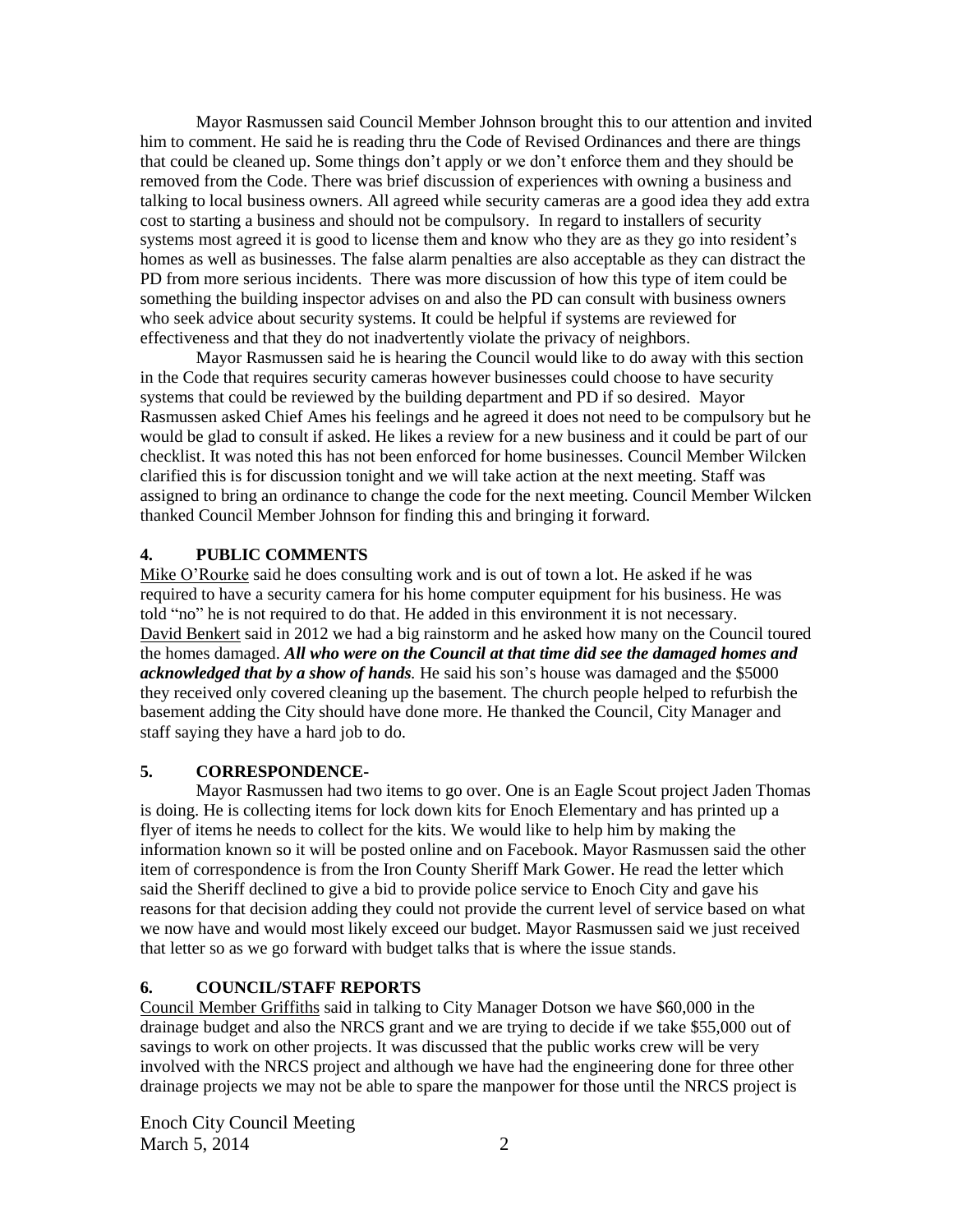completed. Perhaps it would be better to leave the smaller projects unfunded in this budget year as time does not allow for them to be done. City Manager Dotson said we got another extension from NRCS and should concentrate on that project for now as it is huge in magnitude. City Manager Dotson clarified there is still \$5000 for small drainage items and Earl is coming up with more projects we can do with our own manpower to save money.

Council Member Wilcken reported the Tree Committee will meet tomorrow night at 6:00pm to continue planning Arbor Day.

Council Member Olenslager said he went to the UPDRIP winter meeting on prairie dogs and it is the same old thing. Iron County is doing an excellent job with their recovery plan and they found we have to maintain 1000 dogs. So far we have 846 being maintained. We can delist in Iron County before the total amount is reached by the entire HCP area if we can maintain our total for five years. He also wanted to report our PD has been busy last week with 116 calls and 37 reports filed. There has been a fraudulent phone call going around where they say you have an arrest warrant and you can pay money to get it dealt with. He cautioned to never give out any personal information over the phone and to be wary of scams like this one. Also there have been some vehicle burglaries so lock your cars and homes.

Council Member Lovell said the Economic Development Committee will meet tomorrow at 6:00pm. Also they are putting on a Business Fair on April  $26<sup>th</sup>$  at Enoch Elementary from 10:00am to 2:00pm where business owners can promote their businesses by having a booth. They can email Jay Callaway to sign up. A flyer about that was sent to business owners with the utility bills.

Council Member Johnson said he is looking forward to the Water Board meeting next Thursday adding the drought in CA is causing farmers to turn to dowsers to find water. They are getting results where hydrologists are not. We have had good results with dowsing for our new well site. City Manager Dotson said we got the approval from BLM for a short term right of way to drill our test wells. It took 3 or 4 months instead of years to get it. Council Member Wilcken asked if we get a permit for a test well does that lend itself to getting the actual well permit for the site. City Manager Dotson said it does. We actually receive a "grant" to use the property from BLM for 20 or 30 years for \$40 a year. We are putting together a request for proposal for the test drilling. We can go onto the land after May  $15<sup>th</sup>$  and until October  $15<sup>th</sup>$  due to it being mule deer habitat and having some restrictions for that. He reported the water tanks were "camera'ed" a couple of weeks ago. The company is called "Gobibot" and uses small submarines to inspect the tanks. They are in good shape except for some sediment in one tank. After we assess our budget from the cost of replacing a burned out well pump we will clean the tank if our funds allow. We have great water in Enoch. City Manager Dotson reported he has received the site plan for the Family Dollar store coming in next to the LDS Church on the corner of Midvalley Road and Minersville Highway. They have met the conditions and are almost ready for their building permit. We are meeting with the NRCS next week for more design review and are almost done with that part. We have gotten an estimate for product which will be about \$600,000. The corner of Enoch Road and Highway 91 is being cleared now. That area will serve as a pond to collect runoff in a heavy storm. The draft preliminary design is available if they want to see it. He reminded the Council that "Cedar City Unplugged" needs to know what our project will be for the one membership the County is paying for. Staff could not think of anything except picking up trash on the road sides. Council Member Wilcken suggested maybe the kids could visit the monuments like Iron Works and Johnson Fort. Council Member Olenslager asked if they could help at the shelter. Chris Johnson said there are issues with kids doing that unless they have parental supervision. Shelly suggested they could weed the Community Orchard but that would need to be supervised too. The details of the program were recapped. They also need to know if other personal sponsors will participate as was discussed in the last Council meeting. City Manager Dotson thanked Council Member Johnson for completing one of the NIMS training

Enoch City Council Meeting March 5, 2014 3